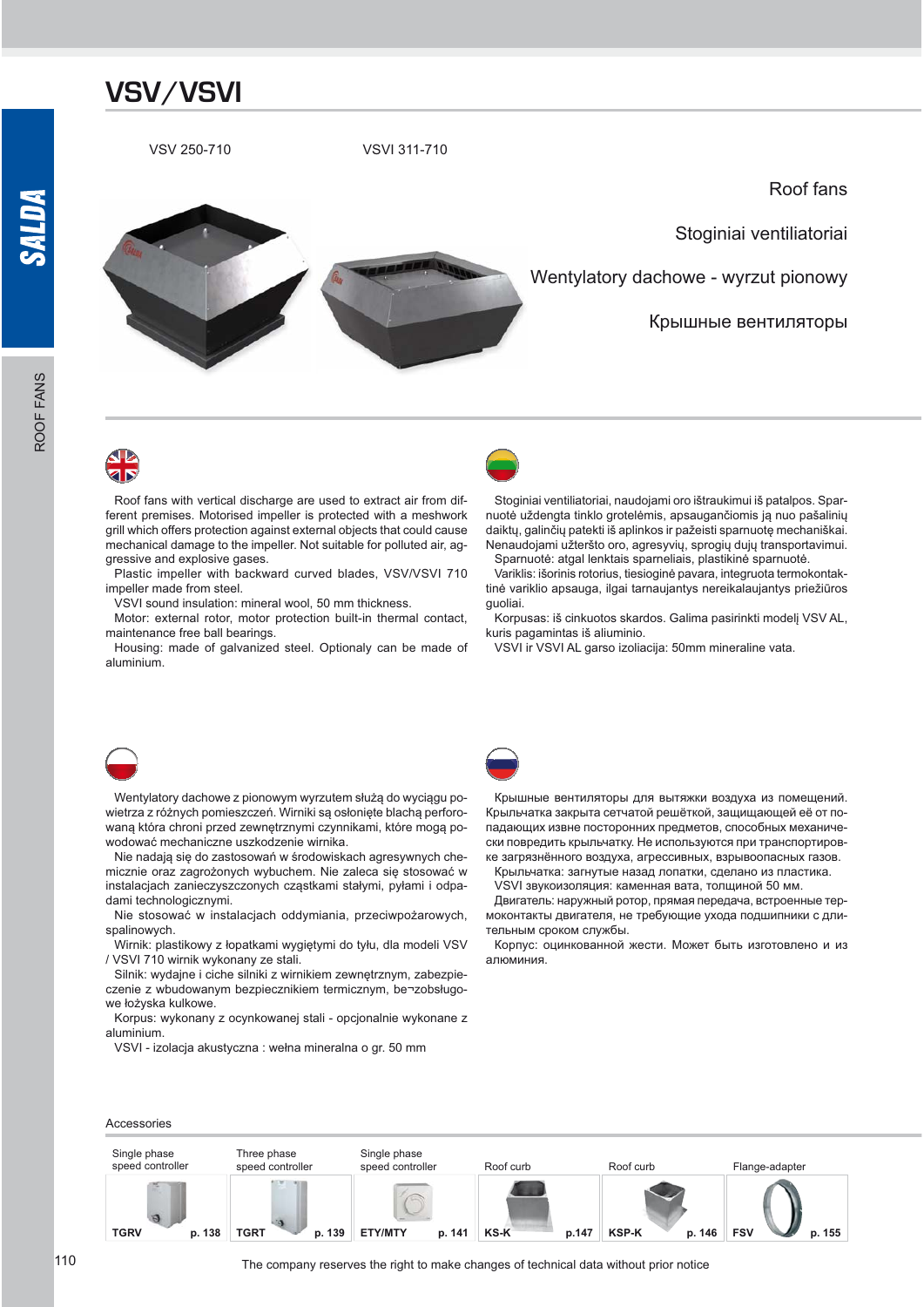





| Type           |          |          |          |     | <b>Dimensions</b> [mm] |          |     |              | Type            |          |          |          |     | <b>Dimensions</b> [mm] |          |     |            |
|----------------|----------|----------|----------|-----|------------------------|----------|-----|--------------|-----------------|----------|----------|----------|-----|------------------------|----------|-----|------------|
|                | $\Box$ A | $\Box$ B | $\Box$ C | н   | øM                     | $\Box$ D | øD1 | $\mathsf{n}$ |                 | $\Box$ A | $\Box$ B | $\Box$ C | н   | øM                     | $\Box$ D | øD1 | r          |
| <b>VSV 250</b> | 415      | 320      | 355      | 275 | M <sub>6</sub>         | 245      | 230 | 6            | <b>VSVI 311</b> | 675      | 567      | 435      | 369 | M <sub>6</sub>         | 330      | 285 | $\epsilon$ |
| <b>VSV 311</b> | 555      | 470      | 435      | 323 | M <sub>6</sub>         | 330      | 285 | 6            | <b>VSVI 355</b> | 844      | 716      | 595      | 422 | M10                    | 450      | 438 | $\epsilon$ |
| <b>VSV 355</b> | 720      | 618      | 595      | 420 | M10                    | 450      | 438 | 6            | <b>VSVI 400</b> | 844      | 716      | 595      | 422 | M10                    | 450      | 438 | $\epsilon$ |
| <b>VSV 400</b> | 720      | 618      | 595      | 420 | M10                    | 450      | 438 | 6            | <b>VSVI 450</b> | 966      | 817      | 665      | 488 | M10                    | 535      | 438 | $\epsilon$ |
| <b>VSV 450</b> | 900      | 700      | 665      | 485 | M10                    | 535      | 438 | 6            | <b>VSVI 500</b> | 966      | 817      | 665      | 488 | M10                    | 535      | 438 | $\epsilon$ |
| <b>VSV 500</b> | 900      | 700      | 665      | 485 | M10                    | 535      | 438 | 6            | <b>VSVI 560</b> | 1265     | 1033     | 939      | 611 | M10                    | 750      | 605 | ε          |
| <b>VSV 560</b> | 1150     | 972      | 939      | 609 | M10                    | 750      | 605 | 8            | <b>VSVI 630</b> | 1265     | 1033     | 939      | 611 | M10                    | 750      | 605 | ε          |
| <b>VSV 630</b> | 1150     | 972      | 939      | 609 | M10                    | 750      | 605 | 8            | <b>VSVI 710</b> | 1447     | 1178     | 1040     | 747 | M10                    | 840      | 674 | ε          |
| <b>VSV 710</b> | 1350     | 1176     | 1040     | 717 | M <sub>10</sub>        | 840      | 674 | 8            |                 |          |          |          |     |                        |          |     |            |

| Type                     |                          |                          |                              |             |              | <b>Accessories</b> |            |            |                    |
|--------------------------|--------------------------|--------------------------|------------------------------|-------------|--------------|--------------------|------------|------------|--------------------|
|                          | <b>TGRV</b>              | <b>TGRT</b>              | <b>ETY/MTY</b>               | <b>KS-K</b> | <b>KSP-K</b> | <b>FSV</b>         | <b>LSV</b> | <b>ATS</b> | <b>Main switch</b> |
| VSV 250-2 L1             | 1,5                      |                          | 1,5                          | 250         | 250          | 250                | 250        | 250        | BWS316 Y TPN       |
| VSV 250-2S L1            | 1,5                      | $\overline{\phantom{a}}$ | 1,5                          | 250         | 250          | 250                | 250        | 250        | BWS316 Y TPN       |
| <b>VSV/VSVI 311-4 L1</b> | 1,5                      | ٠                        | 1,5                          | 311         | 311          | 311                | 311        | 311        | BWS316 Y TPN       |
| <b>VSV/VSVI 311-4 L3</b> | $\overline{\phantom{a}}$ | $\mathbf{1}$             | ٠                            | 311         | 311          | 311                | 311        | 311        | BWS316 Y TPN       |
| <b>VSV/VSVI 355-4 L1</b> | $\overline{2}$           | $\overline{\phantom{a}}$ | 2,5                          | 355/400     | 355/400      | 355-500            | 355/500    | 355/500    | BWS316 Y TPN       |
| <b>VSV/VSVI 355-4 L3</b> | $\overline{\phantom{a}}$ | 1                        | ٠                            | 355/400     | 355/400      | 355-500            | 355/500    | 355/500    | BWS316 Y TPN       |
| <b>VSV/VSVI 400-4 L1</b> | 3                        | ٠                        | 4                            | 355/400     | 355/400      | 355-500            | 355/500    | 355/500    | BWS316 Y TPN       |
| <b>VSV/VSVI 400-4 L3</b> | ٠                        | 1                        | $\overline{\phantom{a}}$     | 355/400     | 355/400      | 355-500            | 355/500    | 355/500    | BWS316 Y TPN       |
| <b>VSV/VSVI 450-4 L1</b> | $\sqrt{5}$               | ٠                        | ٠                            | 450/500     | 450/500      | 355-500            | 355/500    | 355/500    | BWS316 Y TPN       |
| <b>VSV/VSVI 450-4 L3</b> | ٠                        | 2                        |                              | 450/500     | 450/500      | 355-500            | 355/500    | 355/500    | BWS316 Y TPN       |
| <b>VSV/VSVI 450-6 L1</b> | $\overline{\phantom{a}}$ | ٠                        | $\qquad \qquad \blacksquare$ | 450/500     | 450/500      | 355-500            | 355/500    | 355/500    | BWS316 Y TPN       |
| <b>VSV/VSVI 450-6 L3</b> | ٠                        | 1                        | ٠                            | 450/500     | 450/500      | 355-500            | 355/500    | 355/500    | BWS316 Y TPN       |
| <b>VSV/VSVI 500-4 L3</b> | $\overline{\phantom{a}}$ | $\overline{4}$           | ٠                            | 450/500     | 450/500      | 355-500            | 355/500    | 355/500    | BWS316 Y TPN       |
| <b>VSV/VSVI 500-6 L3</b> | ٠                        | $\overline{2}$           | ٠                            | 450/500     | 450/500      | 355-500            | 355/500    | 355/500    | BWS316 Y TPN       |
| <b>VSV/VSVI 560-4 L3</b> | $\overline{\phantom{a}}$ | $\sqrt{5}$               | $\overline{\phantom{m}}$     | 560/630     | 560/630      | 560-630            | 560/630    | 560/630    | BWS316 Y TPN       |
| <b>VSV/VSVI 560-6 L3</b> | $\overline{\phantom{a}}$ | $\overline{2}$           | $\overline{\phantom{a}}$     | 560/630     | 560/630      | 560-630            | 560/630    | 560/630    | BWS316 Y TPN       |
| <b>VSV/VSVI 630-4 L3</b> | $\overline{\phantom{a}}$ | 11                       | ٠                            | 560/630     | 560/630      | 560-630            | 560/630    | 560/630    | BWS316 Y TPN       |
| <b>VSV/VSVI 630-6 L3</b> | ٠                        | $\overline{4}$           | ٠                            | 560/630     | 560/630      | 560-630            | 560/630    | 560/630    | BWS316 Y TPN       |
| <b>VSV/VSVI 630-8 L3</b> | $\overline{\phantom{a}}$ | 2                        | ٠                            | 560/630     | 560/630      | 560-630            | 560/630    | 560/630    | BWS316 Y TPN       |
| <b>VSV/VSVI 710-6 L3</b> | $\overline{\phantom{a}}$ | $\overline{7}$           | ٠                            | 710         | 710          | 710                | 710        | 710        | BWS316 Y TPN       |
| <b>VSV/VSVI 710-8 L3</b> | ٠                        | 3                        | ٠                            | 710         | 710          | 710                | 710        | 710        | BWS316 Y TPN       |
|                          |                          |                          |                              |             |              |                    |            |            |                    |

#### Accessories

Flexible connection Back draft shutter





ROOF FANS

ROOF FANS

**SALDA**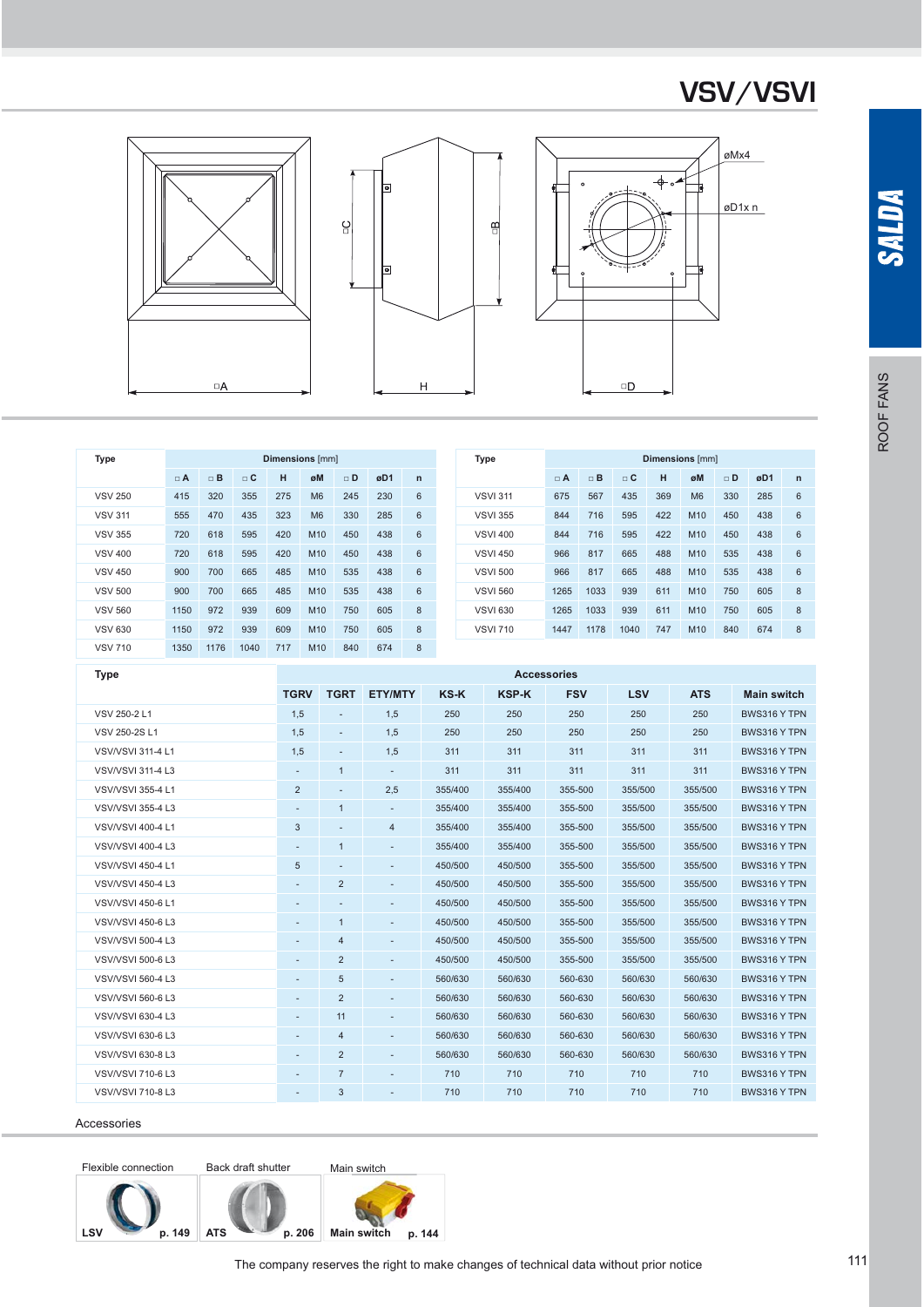#### **VSV 250-2 L1**



| <b>VSV 250-2 L1</b>                        | <b>LWA</b>      |                       |           |           | Lwa, $dB(A)$ |         |       |       |
|--------------------------------------------|-----------------|-----------------------|-----------|-----------|--------------|---------|-------|-------|
|                                            | total,<br>dB(A) | 125<br>H <sub>z</sub> | 250<br>HZ | 500<br>Hz | $1$ kHz      | $2$ kHz | 4 kHz | 8 kHz |
| Inlet                                      | 67              | 54                    | 56        | 61        | 62           | 60      | 59    | 54    |
| Outlet                                     | 71              | 56                    | 61        | 64        | 67           | 65      | 58    | 51    |
| Surrounding                                | 65              | 49                    | 56        | 57        | 60           | 58      | 53    | 46    |
| Measured at 1155 m <sup>3</sup> /h, 100 Pa |                 |                       |           |           |              |         |       |       |

**VSV 250-2S L1**



**250-2S L1** Lwa total, dB(A) Lwa, dB(A) 125 Hz 250 Hz 500 1 kHz 2 kHz 4 kHz 8 kHz Inlet 67 54 56 61 62 60 59 54 Outlet 71 56 61 64 67 65 58 51 Surrounding 65 49 56 57 60 58 53 46 Measured at 1155 m<sup>3</sup>/h, 100 Pa

**VSV/VSVI 311-4 L1**



The fan characteristic curves were determined in accordance with EN ISO 5801. The sound levels were determined in accordance with DIN 45635 resp. ISO 3744 at a distance of 1 m from the fan.

**230V**

**230V**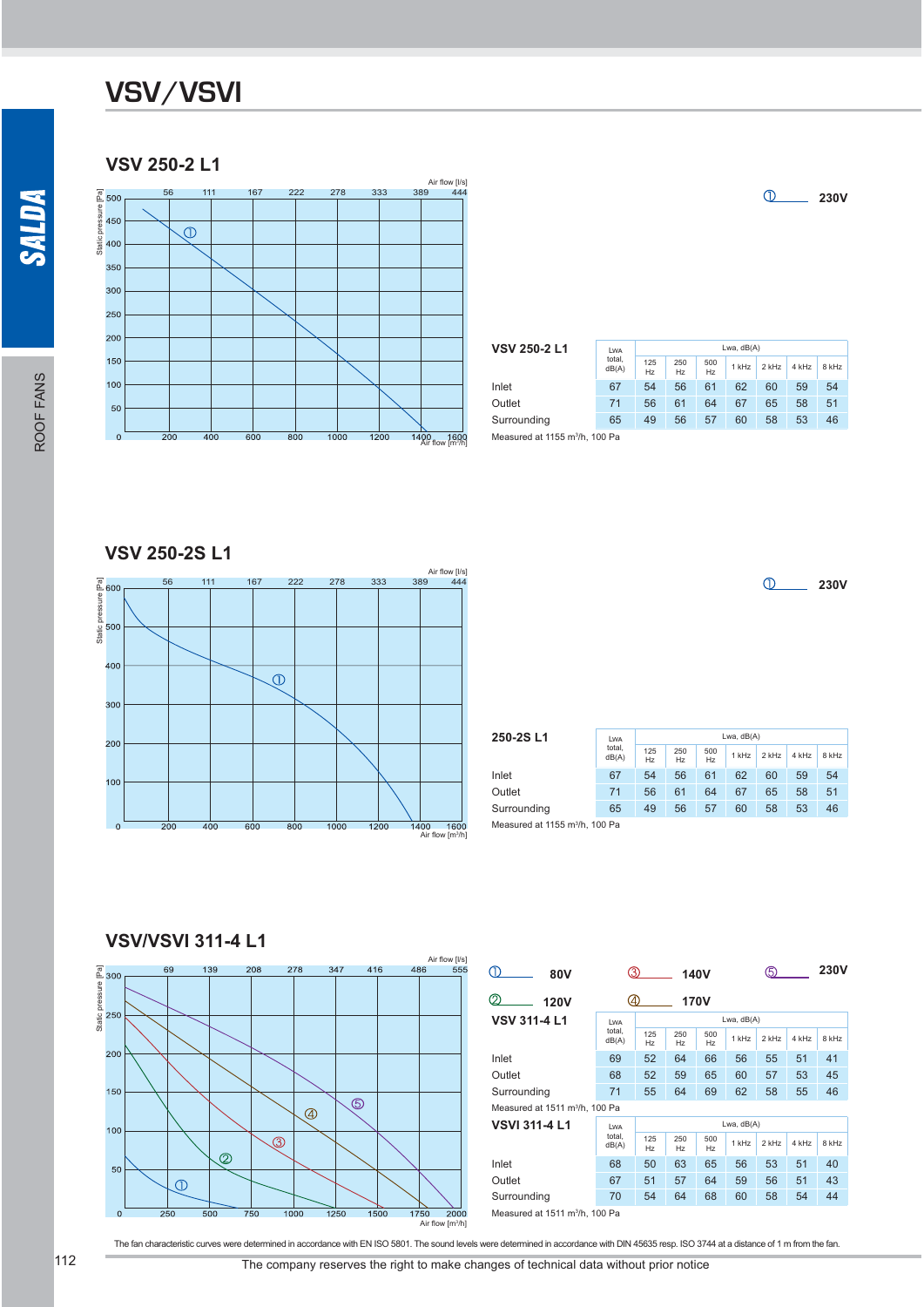#### **VSV/VSVI 311-4 L3**



| <b>130V</b>                               | 3<br><b>220V</b>                             |                                        |           |                       | 5            |         |       | 400V  |  |
|-------------------------------------------|----------------------------------------------|----------------------------------------|-----------|-----------------------|--------------|---------|-------|-------|--|
| 2<br>170V                                 | 40<br><b>270V</b>                            |                                        |           |                       |              |         |       |       |  |
| <b>VSV 311-4 L3</b>                       | Lwa, $dB(A)$<br>LWA                          |                                        |           |                       |              |         |       |       |  |
|                                           | total.<br>dB(A)                              | 125<br>H <sub>z</sub>                  | 250<br>Hz | 500<br>H <sub>z</sub> | 1 kHz        | $2$ kHz | 4 kHz | 8 kHz |  |
| Inlet                                     | 70                                           | 51                                     | 62        | 68                    | 60           | 52      | 54    | 43    |  |
| Outlet                                    | 69                                           | 52<br>60<br>67<br>59<br>60<br>53<br>44 |           |                       |              |         |       |       |  |
| Surrounding                               | 63<br>70<br>72<br>55<br>64<br>57<br>57<br>47 |                                        |           |                       |              |         |       |       |  |
| Measured at 1706 m <sup>3</sup> /h, 75 Pa |                                              |                                        |           |                       |              |         |       |       |  |
| <b>VSVI 311-4 L3</b>                      | <b>LWA</b>                                   |                                        |           |                       | Lwa, $dB(A)$ |         |       |       |  |
|                                           | total.<br>dB(A)                              | 125<br>Hz                              | 250<br>Hz | 500<br>Hz             | 1 kHz        | $2$ kHz | 4 kHz | 8 kHz |  |
| Inlet                                     | 69                                           | 50                                     | 62        | 67                    | 58           | 52      | 53    | 41    |  |
| Outlet                                    | 68                                           | 50                                     | 59        | 66                    | 58           | 58      | 53    | 43    |  |
| Surrounding                               | 63<br>71<br>69<br>62<br>54<br>57<br>56<br>45 |                                        |           |                       |              |         |       |       |  |
| Measured at 1706 m <sup>3</sup> /h, 75 Pa |                                              |                                        |           |                       |              |         |       |       |  |

|                           |                              | 250-2L1   | 250-2SL1 | 311-4 L1 | 311-4 L3 |
|---------------------------|------------------------------|-----------|----------|----------|----------|
| <b>Voltage/Frequency</b>  | [V/Hz]                       | 230/50    | 230/50   | 230/50   | 400/50   |
| Power consumption         | [kW]                         | 0,23      | 0.185    | 0,183    | 0,153    |
| Current                   | [A]                          | 1.00      | 0,81     | 0,83     | 0,35     |
| Speed                     | $[min^{-1}]$                 | 2631      | 2650     | 1310     | 1370     |
| Max. airflow              | $\left[\frac{m^3}{h}\right]$ | 1428      | 1350     | 1957     | 2010     |
| Min./Max. air temperature | $\lceil$ °Cl                 | $-25/50$  | $-25/50$ | $-25/60$ | $-25/60$ |
| Weight                    | [kg]                         | 8,3       | 8,1      | 19/26    | 19/26    |
| Wiring diagram            |                              | No. 4     | No. 3    | No. 1    | No. 2    |
| Protection class:         | motor                        | $IP-44$   | $IP-44$  | $IP-44$  | $IP-44$  |
|                           | terminal box                 | $IP-54$   | $IP-54$  | $IP-54$  | $IP-54$  |
| Comply with ERP 2013      |                              | $\ddot{}$ |          |          | $+$      |





The fan characteristic curves were determined in accordance with EN ISO 5801. The sound levels were determined in accordance with DIN 45635 resp. ISO 3744 at a distance of 1 m from the fan.

The company reserves the right to make changes of technical data without prior notice 113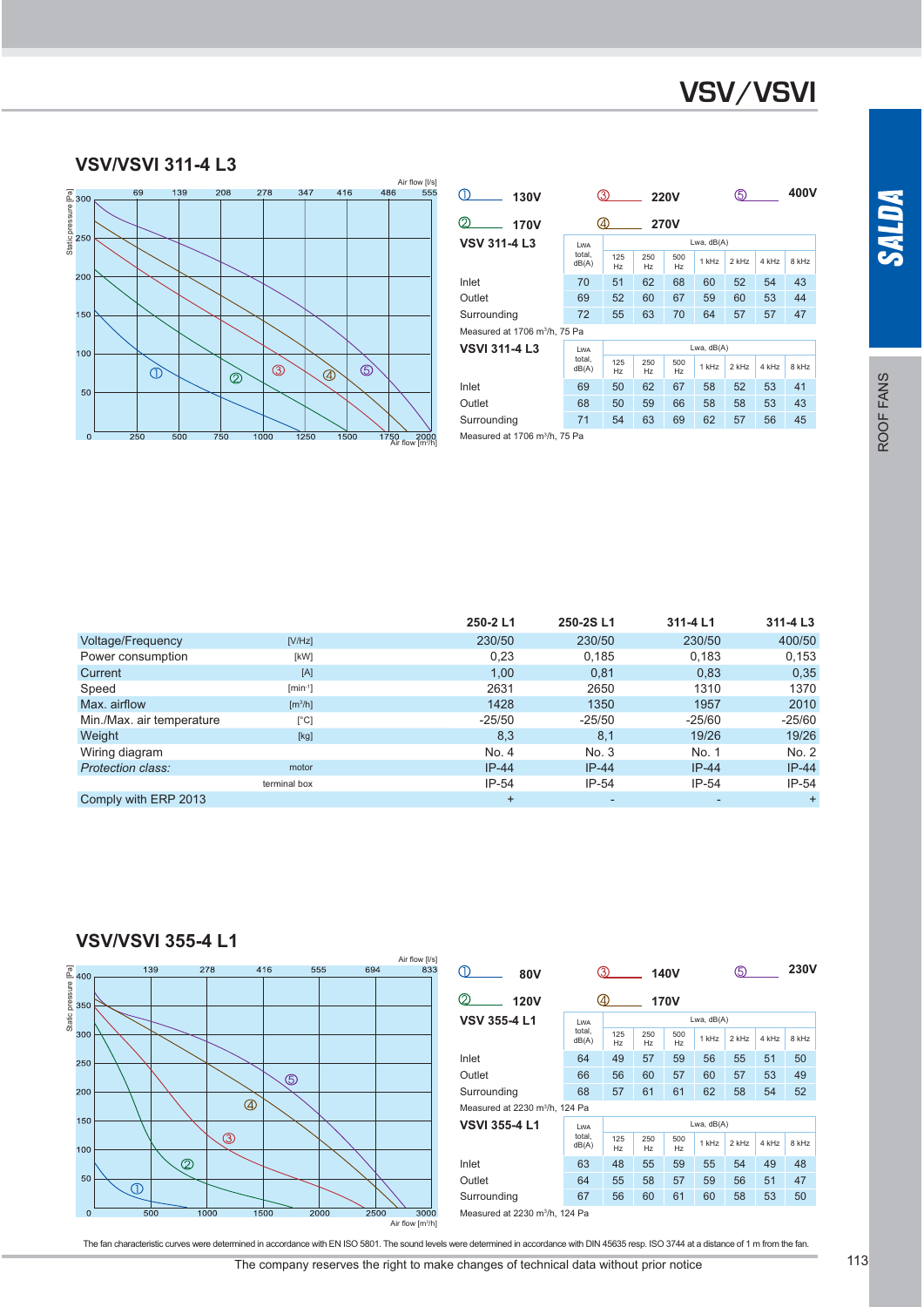### **VSV/VSVI 355-4 L3**



| 130V                                       |                 | 3)         |           | <b>220V</b>           |            | 5)      |       | 400V  |  |
|--------------------------------------------|-----------------|------------|-----------|-----------------------|------------|---------|-------|-------|--|
| $\mathfrak{D}$<br>170V                     |                 | 4          |           | <b>270V</b>           |            |         |       |       |  |
| <b>VSV 355-4 L3</b>                        | <b>LWA</b>      | Lwa, dB(A) |           |                       |            |         |       |       |  |
|                                            | total.<br>dB(A) | 125<br>Hz  | 250<br>Hz | 500<br>H <sub>z</sub> | 1 kHz      | $2$ kHz | 4 kHz | 8 kHz |  |
| Inlet                                      | 65              | 52         | 56        | 60                    | 57         | 57      | 53    | 56    |  |
| Outlet                                     | 66              | 55         | 57        | 60                    | 59         | 59      | 51    | 55    |  |
| Surrounding                                | 69              | 56         | 58        | 64                    | 63         | 59      | 55    | 58    |  |
| Measured at 2278 m <sup>3</sup> /h, 102 Pa |                 |            |           |                       |            |         |       |       |  |
| <b>VSVI 355-4 L3</b>                       | <b>LWA</b>      |            |           |                       | Lwa, dB(A) |         |       |       |  |
|                                            | total.<br>dB(A) | 125<br>Hz  | 250<br>Hz | 500<br>H <sub>z</sub> | 1 kHz      | 2 kHz   | 4 kHz | 8 kHz |  |
| Inlet                                      | 64              | 51         | 54        | 60                    | 56         | 56      | 51    | 56    |  |
| Outlet                                     | 65              | 53         | 56        | 59                    | 59         | 57      | 51    | 54    |  |
| Surrounding                                | 68              | 55         | 58        | 63                    | 61         | 59      | 54    | 58    |  |
| Measured at 2278 m <sup>3</sup> /h, 102 Pa |                 |            |           |                       |            |         |       |       |  |

#### **VSV/VSVI 400-4 L1**



| 80V                                        |                 | 3)<br><b>140V</b>     |           |                       |            |       | 5)    |       |
|--------------------------------------------|-----------------|-----------------------|-----------|-----------------------|------------|-------|-------|-------|
| 2<br><b>120V</b>                           |                 | 4<br><b>170V</b>      |           |                       |            |       |       |       |
| <b>VSV 400-4 L1</b>                        | <b>LWA</b>      | Lwa, dB(A)            |           |                       |            |       |       |       |
|                                            | total.<br>dB(A) | 125<br>H <sub>z</sub> | 250<br>Hz | 500<br>H <sub>z</sub> | 1 kHz      | 2 kHz | 4 kHz | 8 kHz |
| Inlet                                      | 70              | 56                    | 67        | 64                    | 59         | 57    | 56    | 52    |
| Outlet                                     | 69              | 58                    | 63        | 61                    | 62         | 59    | 59    | 52    |
| Surrounding                                | 72              | 60                    | 67        | 66                    | 64         | 61    | 60    | 56    |
| Measured at 2897 m <sup>3</sup> /h, 160 Pa |                 |                       |           |                       |            |       |       |       |
| <b>VSVI 400-4 L1</b>                       | <b>LWA</b>      |                       |           |                       | Lwa, dB(A) |       |       |       |
|                                            | total.<br>dB(A) | 125<br>H <sub>z</sub> | 250<br>Hz | 500<br>H <sub>z</sub> | 1 kHz      | 2 kHz | 4 kHz | 8 kHz |
| Inlet                                      | 69              | 54                    | 66        | 63                    | 57         | 57    | 56    | 51    |
| Outlet                                     | 67              | 57                    | 61        | 61                    | 60         | 58    | 57    | 50    |
| Surrounding                                | 59              | 67                    | 65        | 62                    | 61         | 59    | 54    |       |
| Measured at 2897 m <sup>3</sup> /h, 160 Pa |                 |                       |           |                       |            |       |       |       |

#### **VSV/VSVI 400-4 L3**



| O)<br><b>130V</b>                          |                                        | (3)       | <b>220V</b> |             |            | (5)   |       | 400V  |
|--------------------------------------------|----------------------------------------|-----------|-------------|-------------|------------|-------|-------|-------|
| 2<br><b>170V</b>                           |                                        | 4)        |             | <b>270V</b> |            |       |       |       |
| <b>VSV 400-4 L3</b>                        | Lwa                                    |           |             |             | Lwa, dB(A) |       |       |       |
|                                            | total.<br>dB(A)                        | 125<br>Hz | 250<br>Hz   | 500<br>Hz   | 1 kHz      | 2 kHz | 4 kHz | 8 kHz |
| Inlet                                      | 70                                     | 55        | 65          | 66          | 61         | 56    | 59    | 54    |
| Outlet                                     | 65<br>63<br>60<br>61<br>57<br>61<br>70 |           |             |             |            |       |       |       |
| Surrounding                                | 73                                     | 59        | 69          | 67          | 64         | 63    | 61    | 55    |
| Measured at 3009 m <sup>3</sup> /h, 145 Pa |                                        |           |             |             |            |       |       |       |
| <b>VSVI 400-4 L3</b>                       | Lwa                                    |           |             |             | Lwa, dB(A) |       |       |       |
|                                            | total,<br>dB(A)                        | 125<br>Hz | 250<br>Hz   | 500<br>Hz   | 1 kHz      | 2 kHz | 4 kHz | 8 kHz |
| Inlet                                      | 69                                     | 54        | 65          | 65          | 59         | 56    | 58    | 52    |
| Outlet                                     | 68                                     | 56        | 63          | 63          | 59         | 60    | 59    | 50    |
| Surrounding                                | 72                                     | 58        | 69          | 66          | 62         | 63    | 60    | 53    |
| Measured at 3009 m <sup>3</sup> /h, 145 Pa |                                        |           |             |             |            |       |       |       |

The fan characteristic curves were determined in accordance with EN ISO 5801. The sound levels were determined in accordance with DIN 45635 resp. ISO 3744 at a distance of 1 m from the fan.

**SALDA**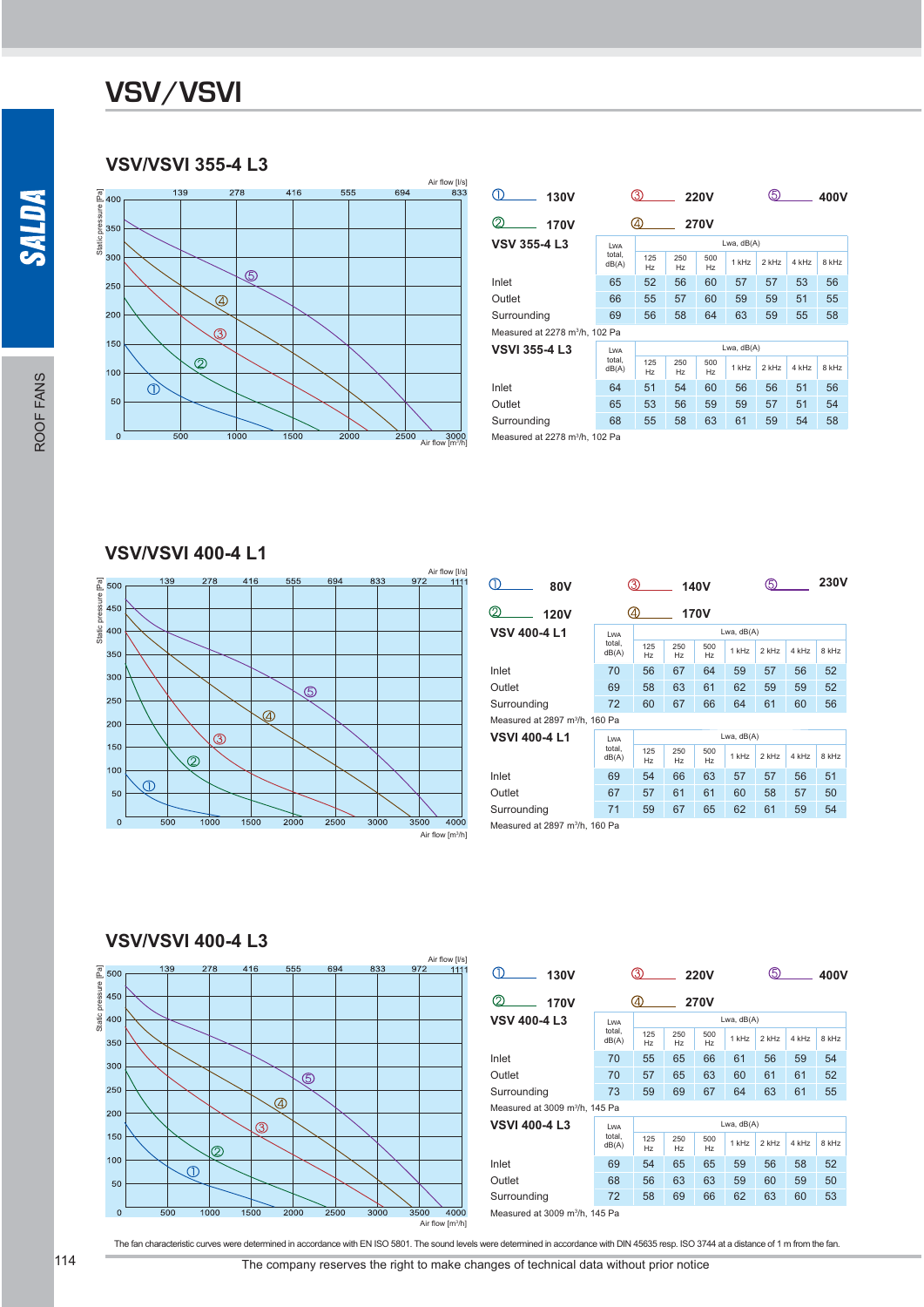|                           |                              | 355-4 L1  | 355-4 L3  | 400-4 L1       | 400-4 L3 |
|---------------------------|------------------------------|-----------|-----------|----------------|----------|
| <b>Voltage/Frequency</b>  | [V/Hz]                       | 230/50    | 400/50    | 230/50         | 400/50   |
| Power consumption         | [kW]                         | 0.270     | 0.243     | 0.451          | 0,436    |
| Current                   | [A]                          | 1,3       | 0.48      | 2.15           | 0,81     |
| Speed                     | $[min^{-1}]$                 | 1390      | 1340      | 1280           | 1320     |
| Max. airflow              | $\left[\frac{m^3}{h}\right]$ | 2770      | 2740      | 3710           | 3770     |
| Min./Max. air temperature | $\lceil$ °C]                 | $-25/60$  | $-25/60$  | $-25/60$       | $-25/60$ |
| Weight                    | [kg]                         | 31/39     | 31/38     | 33/42          | 32/41    |
| Wiring diagram            |                              | No. 1     | No. 2     | No. 1          | No. 2    |
| <b>Protection class:</b>  | motor                        | $IP-54$   | $IP-54$   | $IP-54$        | $IP-54$  |
|                           | terminal box                 | $IP-54$   | $IP-54$   | $IP-54$        | $IP-54$  |
| Comply with ERP 2013      |                              | $\ddot{}$ | $\ddot{}$ | $\overline{a}$ | $+$      |

**VSV/VSVI 450-4 L1**



| <b>80V</b>                                 |                 | 3)                    |           | <b>140V</b>           |              | 5       |       | <b>230V</b> |  |
|--------------------------------------------|-----------------|-----------------------|-----------|-----------------------|--------------|---------|-------|-------------|--|
| ⊘<br><b>120V</b>                           |                 | ④<br>170V             |           |                       |              |         |       |             |  |
| <b>VSV 450-4 L1</b>                        | <b>LWA</b>      |                       |           |                       | Lwa, $dB(A)$ |         |       |             |  |
|                                            | total.<br>dB(A) | 125<br>H <sub>z</sub> | 250<br>Hz | 500<br>H <sub>z</sub> | 1 kHz        | $2$ kHz | 4 kHz | 8 kHz       |  |
| Inlet                                      | 72              | 57                    | 66        | 69                    | 60           | 62      | 62    | 55          |  |
| Outlet                                     | 73              | 59                    | 66        | 68                    | 61           | 65      | 65    | 55          |  |
| Surrounding                                | 76              | 61                    | 71        | 71                    | 68           | 64      | 65    | 57          |  |
| Measured at 4111 m <sup>3</sup> /h, 118 Pa |                 |                       |           |                       |              |         |       |             |  |
| <b>VSVI 450-4 L1</b>                       | <b>LWA</b>      |                       |           |                       | Lwa, $dB(A)$ |         |       |             |  |
|                                            | total.<br>dB(A) | 125<br>Hz             | 250<br>Hz | 500<br>H <sub>z</sub> | $1$ kHz      | 2 kHz   | 4 kHz | 8 kHz       |  |
| Inlet                                      | 71              | 55                    | 65        | 68                    | 60           | 60      | 62    | 54          |  |
| Outlet                                     | 72              | 58                    | 64        | 68                    | 60           | 64      | 63    | 52          |  |
| Surrounding                                | 75              | 60                    | 71        | 70                    | 66           | 64      | 64    | 55          |  |
| Measured at 4111 m <sup>3</sup> /h, 118 Pa |                 |                       |           |                       |              |         |       |             |  |

#### **VSV/VSVI 450-4 L3**



| O)<br>130V                                 |                 | (3)       |           | <b>220V</b>           | .5)          |       | 400V  |       |
|--------------------------------------------|-----------------|-----------|-----------|-----------------------|--------------|-------|-------|-------|
| 2<br><b>170V</b>                           |                 | 40        |           | <b>270V</b>           |              |       |       |       |
| <b>VSV 450-4 L3</b>                        | <b>LWA</b>      |           |           |                       | Lwa, $dB(A)$ |       |       |       |
|                                            | total.<br>dB(A) | 125<br>Hz | 250<br>Hz | 500<br>Hz             | 1 kHz        | 2 kHz | 4 kHz | 8 kHz |
| Inlet                                      | 73              | 56        | 64        | 71                    | 61           | 60    | 63    | 54    |
| Outlet                                     | 74              | 57        | 67        | 69                    | 59           | 66    | 66    | 53    |
| Surrounding                                | 77              | 64        | 71        | 73                    | 68           | 64    | 63    | 59    |
| Measured at 4299 m <sup>3</sup> /h, 120 Pa |                 |           |           |                       |              |       |       |       |
| <b>VSVI 450-4 L3</b>                       | <b>LWA</b>      |           |           |                       | Lwa, dB(A)   |       |       |       |
|                                            | total,<br>dB(A) | 125<br>Hz | 250<br>Hz | 500<br>H <sub>z</sub> | $1$ kHz      | 2 kHz | 4 kHz | 8 kHz |
| Inlet                                      | 72              | 54        | 63        | 70                    | 61           | 58    | 63    | 53    |
| Outlet                                     | 73              | 56        | 65        | 69                    | 58           | 65    | 64    | 51    |
| Surrounding                                | 76              | 63        | 71        | 72                    | 66           | 62    | 63    | 57    |
| Measured at 4299 m <sup>3</sup> /h, 120 Pa |                 |           |           |                       |              |       |       |       |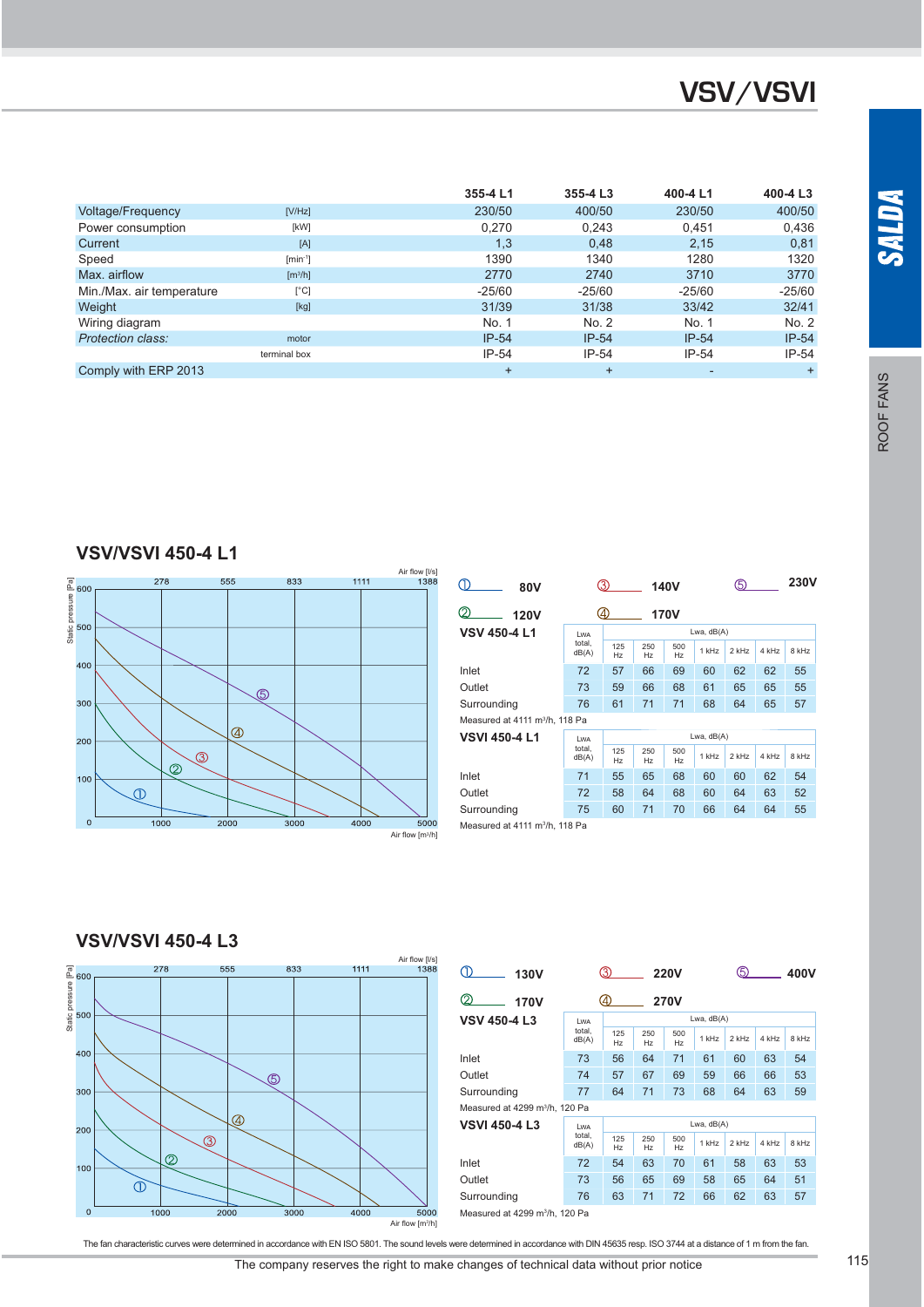### **VSV/VSVI 450-6 L1**



| <b>VSV 450-6 L1</b>                        | LWA             | Lwa, $dB(A)$ |           |              |         |         |       |       |  |  |  |
|--------------------------------------------|-----------------|--------------|-----------|--------------|---------|---------|-------|-------|--|--|--|
|                                            | total.<br>dB(A) | 125<br>Hz    | 250<br>Hz | 500<br>Hz    | $1$ kHz | $2$ kHz | 4 kHz | 8 kHz |  |  |  |
| Inlet                                      | 63              | 50           | 57        | 57           | 55      | 54      | 51    | 40    |  |  |  |
| Outlet                                     | 64              | 52           | 56        | 58           | 58      | 57      | 49    | 40    |  |  |  |
| Surrounding                                | 66              | 54           | 58        | 61           | 62      | 57      | 53    | 43    |  |  |  |
| Measured at 2287 m <sup>3</sup> /h, 116 Pa |                 |              |           |              |         |         |       |       |  |  |  |
| VSVI 450-6 L1                              | LWA             |              |           | Lwa, $dB(A)$ |         |         |       |       |  |  |  |
|                                            | total.<br>dB(A) | 125<br>Hz    | 250<br>Hz | 500<br>Hz    | $1$ kHz | $2$ kHz | 4 kHz | 8 kHz |  |  |  |
| Inlet                                      | 62              | 49           | 55        | 57           | 54      | 53      | 49    | 38    |  |  |  |
| Outlet                                     | 63              | 50           | 55        | 57           | 58      | 55      | 49    | 39    |  |  |  |
| Surrounding                                | 65              | 53           | 58        | 60           | 60      | 57      | 52    | 41    |  |  |  |
|                                            |                 |              |           |              |         |         |       |       |  |  |  |

**230V**

Measured at 2287 m<sup>3</sup>/h, 116 Pa

#### **VSV/VSVI 450-6 L3**



| <b>130V</b>                                |                 | 3)                    |                       | <b>220V</b>           | 5          |         |       | 400V  |
|--------------------------------------------|-----------------|-----------------------|-----------------------|-----------------------|------------|---------|-------|-------|
| 2<br>170V                                  |                 | 4<br><b>270V</b>      |                       |                       |            |         |       |       |
| VSV 450-6 L3                               | <b>LWA</b>      |                       |                       |                       | Lwa, dB(A) |         |       |       |
|                                            | total.<br>dB(A) | 125<br>Hz             | 250<br>Hz             | 500<br>H <sub>z</sub> | $1$ kHz    | $2$ kHz | 4 kHz | 8 kHz |
| Inlet                                      | 61              | 50                    | 53                    | 56                    | 54         | 52      | 47    | 38    |
| Outlet                                     | 63              | 51                    | 57                    | 57                    | 55         | 56      | 48    | 39    |
| Surrounding                                | 65              | 53                    | 60                    | 59                    | 58         | 57      | 52    | 42    |
| Measured at 2033 m <sup>3</sup> /h. 150 Pa |                 |                       |                       |                       |            |         |       |       |
| VSVI 450-6 L3                              | LWA             | Lwa, $dB(A)$          |                       |                       |            |         |       |       |
|                                            | total.<br>dB(A) | 125<br>H <sub>z</sub> | 250<br>H <sub>z</sub> | 500<br>H <sub>z</sub> | $1$ kH $z$ | $2$ kHz | 4 kHz | 8 kHz |
| Inlet                                      | 60              | 49                    | 53                    | 55                    | 52         | 52      | 46    | 36    |
| Outlet                                     | 62              | 49                    | 56                    | 56                    | 55         | 54      | 48    | 38    |
| Surrounding                                | 64              | 52                    | 58                    | 59                    | 57         | 56      | 50    | 40    |
| Measured at 2033 m <sup>3</sup> /h. 150 Pa |                 |                       |                       |                       |            |         |       |       |

|                           |                              | 450-4 L1 | 450-4 L3                 | 450-6 L1 | 450-6L3  |
|---------------------------|------------------------------|----------|--------------------------|----------|----------|
| <b>Voltage/Frequency</b>  | [V/Hz]                       | 230/50   | 400/50                   | 230/50   | 400/50   |
| Power consumption         | [kW]                         | 0,628    | 0,652                    | 0,243    | 0,267    |
| Current                   | [A]                          | 2,87     | 1,32                     | 1,06     | 0,61     |
| Speed                     | $[min^{-1}]$                 | 1230     | 1250                     | 920      | 880      |
| Max. airflow              | $\left[\frac{m^3}{h}\right]$ | 4880     | 5050                     | 3440     | 3530     |
| Min./Max. air temperature | [°C]                         | $-25/60$ | $-25/60$                 | $-25/60$ | $-25/60$ |
| Weight                    | [kg]                         | 50/62,5  | 48/61                    | 48,562,5 | 47/59,5  |
| Wiring diagram            |                              | No. 1    | No. 2                    | No. 1    | No. 2    |
| <b>Protection class:</b>  | motor                        | $IP-54$  | $IP-54$                  | $IP-54$  | $IP-54$  |
|                           | terminal box                 | $IP-54$  | $IP-54$                  | $IP-54$  | $IP-54$  |
| Comply with ERP 2013      |                              |          | $\overline{\phantom{0}}$ |          |          |

The fan characteristic curves were determined in accordance with EN ISO 5801. The sound levels were determined in accordance with DIN 45635 resp. ISO 3744 at a distance of 1 m from the fan.

SALDA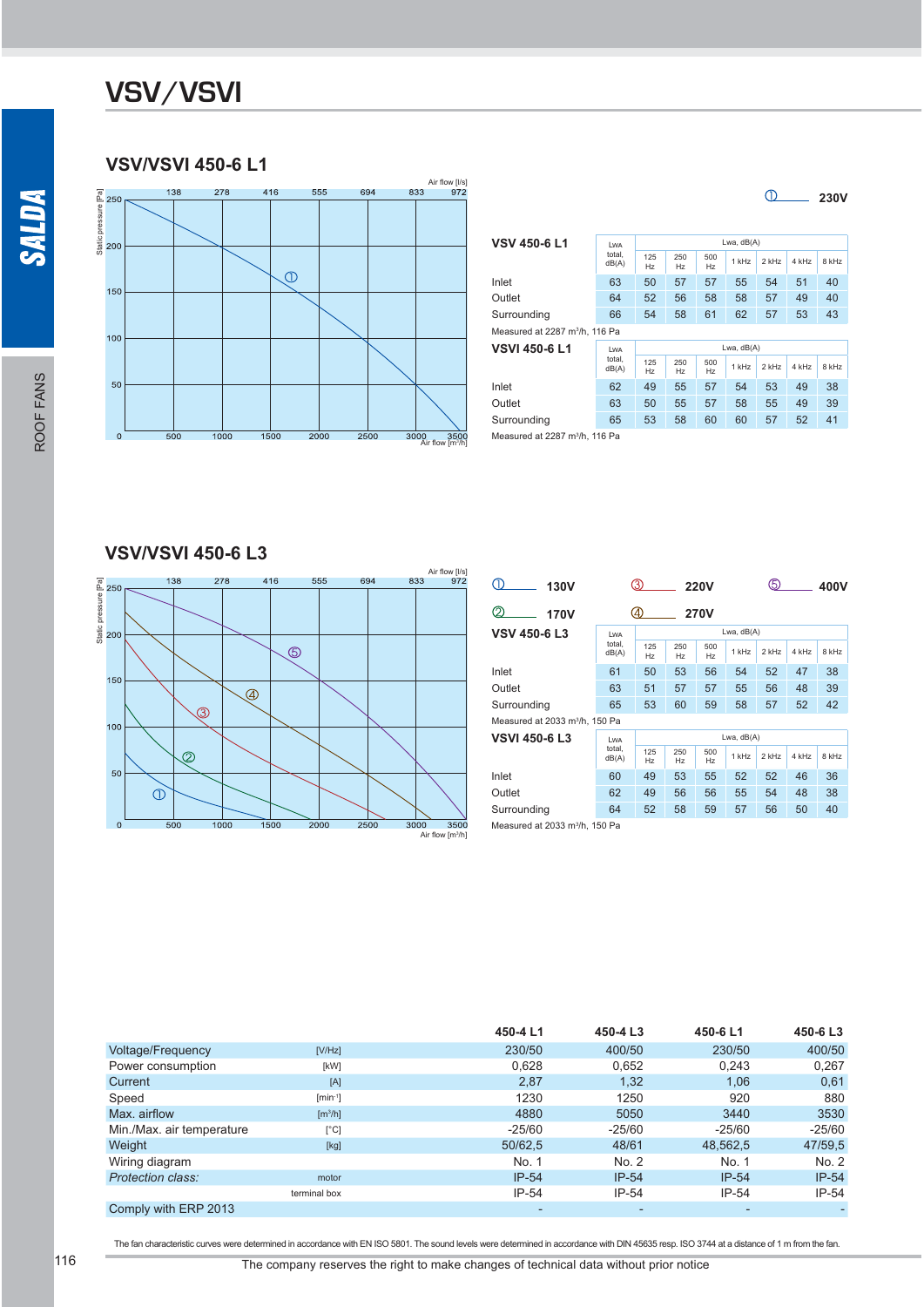#### **VSV/VSVI 500-4 L3**



| <b>130V</b>                                                                                                     |                 | .3)                |           | <b>220V</b> |         | டு         |       | 400V  |  |  |  |  |  |
|-----------------------------------------------------------------------------------------------------------------|-----------------|--------------------|-----------|-------------|---------|------------|-------|-------|--|--|--|--|--|
| $\mathfrak{D}% _{T}=\mathfrak{D}_{T}\!\left( a,b\right) ,\ \mathfrak{D}_{T}=C_{T}\!\left( a,b\right) ,$<br>170V |                 | (4)<br><b>270V</b> |           |             |         |            |       |       |  |  |  |  |  |
| <b>VSV 500-4 L3</b>                                                                                             | <b>LWA</b>      |                    |           |             |         | Lwa, dB(A) |       |       |  |  |  |  |  |
|                                                                                                                 | total.<br>dB(A) | 125<br>Hz          | 250<br>Hz | 500<br>Hz   | $1$ kHz | 2 kHz      | 4 kHz | 8 kHz |  |  |  |  |  |
| Inlet                                                                                                           | 81              | 66                 | 74        | 78          | 72      | 72         | 69    | 67    |  |  |  |  |  |
| Outlet                                                                                                          | 83              | 67                 | 77        | 78          | 75      | 73         | 73    | 68    |  |  |  |  |  |
| Surrounding                                                                                                     | 85              | 70                 | 77        | 81          | 79      | 74         | 73    | 72    |  |  |  |  |  |
| Measured at 6732 m <sup>3</sup> /h, 150 Pa                                                                      |                 |                    |           |             |         |            |       |       |  |  |  |  |  |
| <b>VSVI 500-4 L3</b>                                                                                            | LWA             | Lwa, dB(A)         |           |             |         |            |       |       |  |  |  |  |  |
|                                                                                                                 | total.<br>dB(A) | 125<br>Hz          | 250<br>Hz | 500<br>Hz   | $1$ kHz | $2$ kHz    | 4 kHz | 8 kHz |  |  |  |  |  |
| Inlet                                                                                                           | 80              | 64                 | 73        | 77          | 72      | 70         | 69    | 65    |  |  |  |  |  |
| Outlet                                                                                                          | 82              | 66                 | 75        | 78          | 74      | 72         | 71    | 66    |  |  |  |  |  |
| Surrounding                                                                                                     | 84              | 69                 | 77        | 80          | 78      | 74         | 72    | 70    |  |  |  |  |  |
| Measured at 6732 m <sup>3</sup> /h, 150 Pa                                                                      |                 |                    |           |             |         |            |       |       |  |  |  |  |  |

**VSV/VSVI 500-6 L3**



| <b>130V</b>                                |                 | 3           |           | <b>220V</b>           |         | 5            |       | 400V  |
|--------------------------------------------|-----------------|-------------|-----------|-----------------------|---------|--------------|-------|-------|
| 2<br>170V                                  |                 | (4)<br>270V |           |                       |         |              |       |       |
| <b>VSV 500-6 L3</b>                        | <b>LWA</b>      |             |           |                       |         | Lwa, $dB(A)$ |       |       |
|                                            | total.<br>dB(A) | 125<br>Hz   | 250<br>Hz | 500<br>Hz             | $1$ kHz | $2$ kHz      | 4 kHz | 8 kHz |
| Inlet                                      | 62              | 53          | 57        | 54                    | 54      | 55           | 50    | 46    |
| Outlet                                     | 66              | 51          | 64        | 56                    | 56      | 57           | 52    | 45    |
| Surrounding                                | 68              | 55          | 64        | 59                    | 60      | 58           | 55    | 50    |
| Measured at 3152 m <sup>3</sup> /h, 137 Pa |                 |             |           |                       |         |              |       |       |
| <b>VSVI 500-6 L3</b>                       | <b>LWA</b>      | Lwa, dB(A)  |           |                       |         |              |       |       |
|                                            | total.<br>dB(A) | 125<br>Hz   | 250<br>Hz | 500<br>H <sub>z</sub> | 1 kHz   | $2$ kHz      | 4 kHz | 8 kHz |
| Inlet                                      | 61              | 51          | 56        | 53                    | 54      | 53           | 50    | 45    |
| Outlet                                     | 65              | 49          | 63        | 55                    | 56      | 55           | 52    | 44    |
| Surrounding                                | 67              | 53          | 64        | 57                    | 58      | 57           | 54    | 48    |
| Measured at 3152 m <sup>3</sup> /h, 137 Pa |                 |             |           |                       |         |              |       |       |

#### **VSV/VSVI 560-4 L3**



| ⋒<br>130V                                  |                            | 3)                 |           | <b>220V</b> |         | ග       |       | 400V  |
|--------------------------------------------|----------------------------|--------------------|-----------|-------------|---------|---------|-------|-------|
| ⊘<br>170V                                  |                            | (4)<br><b>270V</b> |           |             |         |         |       |       |
| <b>VSV 560-4 L3</b>                        | Lwa, $dB(A)$<br><b>LWA</b> |                    |           |             |         |         |       |       |
|                                            | total.<br>dB(A)            | 125<br>Hz          | 250<br>Hz | 500<br>Hz   | $1$ kHz | 2 kHz   | 4 kHz | 8 kHz |
| Inlet                                      | 77                         | 69                 | 70        | 72          | 69      | 65      | 63    | 62    |
| Outlet                                     | 77                         | 69                 | 70        | 71          | 68      | 69      | 63    | 57    |
| Surrounding                                | 80                         | 71                 | 73        | 74          | 73      | 70      | 68    | 66    |
| Measured at 9047 m <sup>3</sup> /h, 152 Pa |                            |                    |           |             |         |         |       |       |
| <b>VSVI 560-4 L3</b>                       | <b>LWA</b>                 | Lwa, dB(A)         |           |             |         |         |       |       |
|                                            | total.<br>dB(A)            | 125<br>Hz          | 250<br>Hz | 500<br>Hz   | $1$ kHz | $2$ kHz | 4 kHz | 8 kHz |
| Inlet                                      | 76                         | 68                 | 70        | 71          | 67      | 65      | 62    | 60    |
| Outlet                                     | 76                         | 67                 | 69        | 70          | 68      | 67      | 63    | 56    |
| Surrounding                                | 79                         | 70                 | 71        | 74          | 72      | 69      | 66    | 64    |
| Measured at 9047 m <sup>3</sup> /h, 152 Pa |                            |                    |           |             |         |         |       |       |

The company reserves the right to make changes of technical data without prior notice 117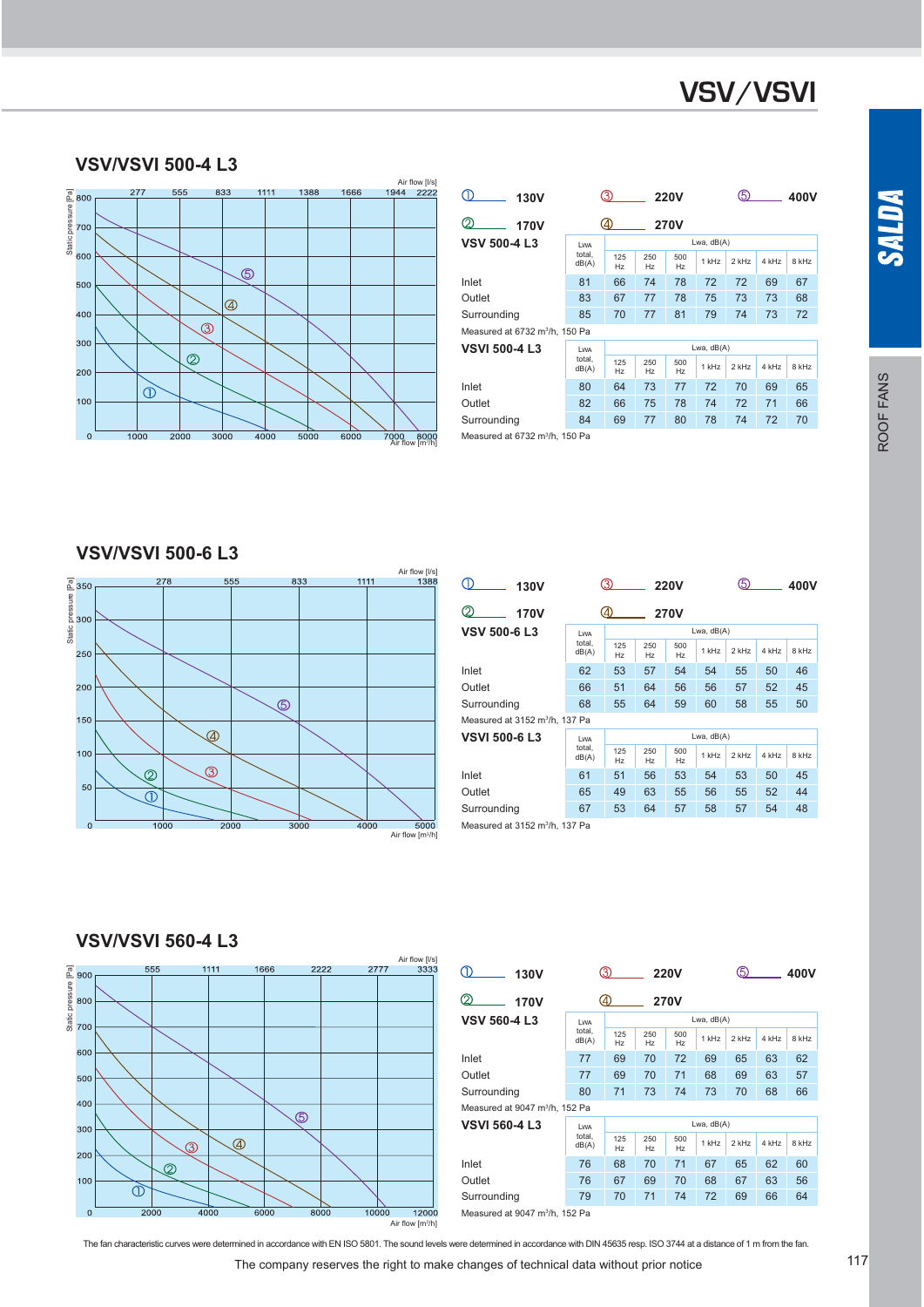#### **VSV/VSVI 560-6 L3**



| <b>130V</b>                                |                 | 3)               | <b>220V</b> | 5.        |         | 400V    |       |       |  |  |  |
|--------------------------------------------|-----------------|------------------|-------------|-----------|---------|---------|-------|-------|--|--|--|
| ⊘<br>170V                                  |                 | 4<br><b>270V</b> |             |           |         |         |       |       |  |  |  |
| <b>VSV 560-6 L3</b>                        | LWA             |                  | Lwa, dB(A)  |           |         |         |       |       |  |  |  |
|                                            | total.<br>dB(A) | 125<br>Hz        | 250<br>Hz   | 500<br>Hz | $1$ kHz | $2$ kHz | 4 kHz | 8 kHz |  |  |  |
| Inlet                                      | 63              | 52               | 57          | 53        | 55      | 55      | 56    | 50    |  |  |  |
| Outlet                                     | 63              | 53               | 55          | 58        | 56      | 56      | 53    | 47    |  |  |  |
| Surrounding                                | 66              | 55               | 58          | 59        | 59      | 58      | 57    | 51    |  |  |  |
| Measured at 4773 m <sup>3</sup> /h, 169 Pa |                 |                  |             |           |         |         |       |       |  |  |  |
| <b>VSVI 560-6 L3</b>                       | LWA             | Lwa, dB(A)       |             |           |         |         |       |       |  |  |  |
|                                            | total.<br>dB(A) | 125<br>Hz        | 250<br>Hz   | 500<br>Hz | 1 kHz   | $2$ kHz | 4 kHz | 8 kHz |  |  |  |
| Inlet                                      | 62              | 51               | 55          | 53        | 54      | 54      | 54    | 48    |  |  |  |
| Outlet                                     | 63              | 52               | 55          | 57        | 54      | 56      | 52    | 45    |  |  |  |
| Surrounding                                | 65              | 54               | 58          | 58        | 57      | 58      | 56    | 49    |  |  |  |
| Measured at 4773 m <sup>3</sup> /h, 169 Pa |                 |                  |             |           |         |         |       |       |  |  |  |

 **500-4 L3 500-6 L3 560-4 L3 560-6 L3** Voltage/Frequency 1990/50 [V/Hz] 1990/50 400/50 400/50 400/50 400/50 400/50 400/50 Power consumption  $x = \begin{bmatrix} kW & kW & kW & kW \end{bmatrix}$  1,242 0,388 1,798 0,628<br>
Current 1,09 0,79 3,47 1,09  $C$ urrent  $[A]$   $[A]$   $2,31$   $0,79$   $3,47$   $1,09$ Speed [min-1] 1330 840 1180 800 Max. airflow  $[m^3/h]$ <br>Min /Max. air temperature  $[°C]$ /h]  $7215$   $7384$   $4810$   $10330$   $7215$ Min./Max. air temperature [°C] -25/55 -25/60 -25/50 -25/40 Weight [kg] 55,5/65 49/59 90,5/109 80/98 Miring diagram No. 2 No. 2 No. 2 No. 2 No. 2 No. 2 No. 2 No. 2 No. 2 No. 2 No. 2 No. 2 No. 2 No. 2 No. 2 No. 2 **Protection class:** terminal box IP-54 IP-54 IP-54 IP-54 Comply with ERP 2013 + - - -

#### **VSV/VSVI 630-4 L3**



| <b>130V</b>                                 |                 | 3            |                       | <b>220V</b>           | 3     |       |       | 400V  |  |  |  |  |
|---------------------------------------------|-----------------|--------------|-----------------------|-----------------------|-------|-------|-------|-------|--|--|--|--|
| 2<br>170V                                   |                 | 4)           |                       | <b>270V</b>           |       |       |       |       |  |  |  |  |
| <b>VSV 630-4 L3</b>                         | LWA             |              | Lwa, $dB(A)$          |                       |       |       |       |       |  |  |  |  |
|                                             | total,<br>dB(A) | 125<br>Hz    | 250<br>H <sub>z</sub> | 500<br>H <sub>z</sub> | 1 kHz | 2 kHz | 4 kHz | 8 kHz |  |  |  |  |
| Inlet                                       | 85              | 72           | 77                    | 82                    | 77    | 77    | 72    | 69    |  |  |  |  |
| Outlet                                      | 87              | 73           | 79                    | 83                    | 80    | 77    | 75    | 73    |  |  |  |  |
| Surrounding                                 | 90              | 76           | 82                    | 86                    | 82    | 79    | 79    | 75    |  |  |  |  |
| Measured at 14077 m <sup>3</sup> /h, 242 Pa |                 |              |                       |                       |       |       |       |       |  |  |  |  |
| <b>VSVI 630-4 L3</b>                        | <b>LWA</b>      | Lwa, $dB(A)$ |                       |                       |       |       |       |       |  |  |  |  |
|                                             | total.<br>dB(A) | 125<br>Hz    | 250<br>Hz             | 500<br>H <sub>z</sub> | 1 kHz | 2 kHz | 4 kHz | 8 kHz |  |  |  |  |
| Inlet                                       | 84              | 70           | 76                    | 81                    | 77    | 75    | 72    | 68    |  |  |  |  |
| Outlet                                      | 85              | 71           | 77                    | 82                    | 78    | 76    | 72    | 69    |  |  |  |  |
| Surrounding                                 | 88              | 74           | 80                    | 85                    | 79    | 78    | 76    | 71    |  |  |  |  |
| Measured at 14077 m <sup>3</sup> /h, 242 Pa |                 |              |                       |                       |       |       |       |       |  |  |  |  |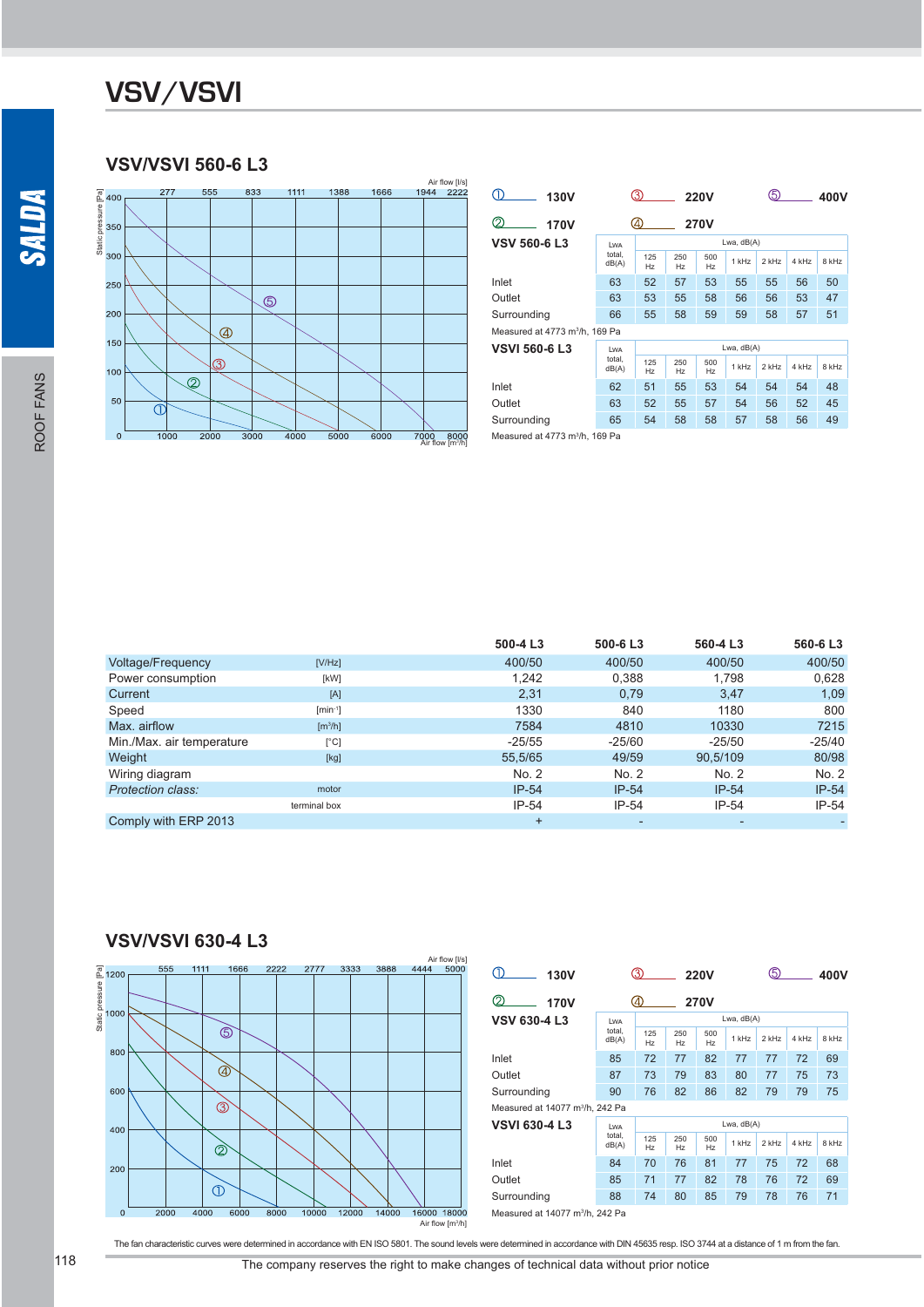#### **VSV/VSVI 630-6 L3**



| 130V                                       |                 | 3)                 |           | <b>220V</b> |         | டு      |       | 400V  |  |  |
|--------------------------------------------|-----------------|--------------------|-----------|-------------|---------|---------|-------|-------|--|--|
| 2<br>170V                                  |                 | (4)<br><b>270V</b> |           |             |         |         |       |       |  |  |
| VSV 630-6 L3                               | <b>LWA</b>      | Lwa, dB(A)         |           |             |         |         |       |       |  |  |
|                                            | total.<br>dB(A) | 125<br>Hz          | 250<br>Hz | 500<br>Hz   | $1$ kHz | $2$ kHz | 4 kHz | 8 kHz |  |  |
| Inlet                                      | 73              | 58                 | 69        | 68          | 59      | 62      | 58    | 58    |  |  |
| Outlet                                     | 73              | 59                 | 71        | 63          | 62      | 61      | 61    | 58    |  |  |
| Surrounding                                | 75              | 61                 | 71        | 70          | 64      | 63      | 64    | 62    |  |  |
| Measured at 8003 m <sup>3</sup> /h, 201 Pa |                 |                    |           |             |         |         |       |       |  |  |
| VSVI 630-6 L3                              | <b>LWA</b>      | Lwa, dB(A)         |           |             |         |         |       |       |  |  |
|                                            | total.<br>dB(A) | 125<br>Hz          | 250<br>Hz | 500<br>Hz   | $1$ kHz | $2$ kHz | 4 kHz | 8 kHz |  |  |
| Inlet                                      | 72              | 56                 | 68        | 67          | 59      | 60      | 58    | 57    |  |  |
| Outlet                                     | 72              | 58                 | 69        | 63          | 60      | 60      | 61    | 56    |  |  |
| Surrounding                                | 74              | 60                 | 71        | 69          | 62      | 63      | 63    | 60    |  |  |
| Measured at 8003 m <sup>3</sup> /h, 201 Pa |                 |                    |           |             |         |         |       |       |  |  |

#### **VSV/VSVI 630-8 L3**



| ٠Ď<br><b>130V</b>                         |                 | <b>220V</b>           |           |           |         | 3<br>400V  |       |       |
|-------------------------------------------|-----------------|-----------------------|-----------|-----------|---------|------------|-------|-------|
| 2<br>170V                                 |                 | (4)<br><b>270V</b>    |           |           |         |            |       |       |
| VSV 630-8 L3                              | <b>LWA</b>      |                       |           |           |         | Lwa, dB(A) |       |       |
|                                           | total.<br>dB(A) | 125<br>Hz             | 250<br>Hz | 500<br>Hz | $1$ kHz | $2$ kHz    | 4 kHz | 8 kHz |
| Inlet                                     | 63              | 44                    | 59        | 45        | 49      | 50         | 59    | 37    |
| Outlet                                    | 64              | 48                    | 63        | 50        | 49      | 52         | 56    | 37    |
| Surrounding                               | 66              | 49                    | 63        | 52        | 53      | 55         | 59    | 40    |
| Measured at 5221 m <sup>3</sup> /h, 59 Pa |                 |                       |           |           |         |            |       |       |
| VSVI 630-8 L3                             | <b>LWA</b>      | Lwa, dB(A)            |           |           |         |            |       |       |
|                                           | total.<br>dB(A) | 125<br>H <sub>z</sub> | 250<br>Hz | 500<br>Hz | $1$ kHz | $2$ kHz    | 4 kHz | 8 kHz |
| Inlet                                     | 61              | 43                    | 57        | 45        | 48      | 49         | 57    | 35    |
| Outlet                                    | 63              | 46                    | 62        | 50        | 48      | 51         | 54    | 35    |
| Surrounding                               | 65              | 48                    | 63        | 51        | 51      | 53         | 58    | 38    |
| Measured at 5221 m <sup>3</sup> /h, 59 Pa |                 |                       |           |           |         |            |       |       |

#### **VSV/VSVI 710-6 L3**



| Պ<br>130V                                   |                 | ൫                |           | <b>220V</b> |         | டு    |       | 400V  |  |  |
|---------------------------------------------|-----------------|------------------|-----------|-------------|---------|-------|-------|-------|--|--|
| ⊘<br>170V                                   |                 | 4<br><b>270V</b> |           |             |         |       |       |       |  |  |
| <b>VSV 710-6 L3</b>                         | <b>LWA</b>      | Lwa, dB(A)       |           |             |         |       |       |       |  |  |
|                                             | total.<br>dB(A) | 125<br>Hz        | 250<br>Hz | 500<br>Hz   | $1$ kHz | 2 kHz | 4 kHz | 8 kHz |  |  |
| Inlet                                       | 84              | 70               | 76        | 80          | 75      | 75    | 70    | 69    |  |  |
| Outlet                                      | 84              | 70               | 74        | 81          | 77      | 74    | 72    | 71    |  |  |
| Surrounding                                 | 87              | 73               | 76        | 83          | 79      | 78    | 76    | 72    |  |  |
| Measured at 12590 m <sup>3</sup> /h. 160 Pa |                 |                  |           |             |         |       |       |       |  |  |
| <b>VSVI 710-6 L3</b>                        | Lwa             | Lwa, dB(A)       |           |             |         |       |       |       |  |  |
|                                             | total.<br>dB(A) | 125<br>Hz        | 250<br>Hz | 500<br>Hz   | $1$ kHz | 2 kHz | 4 kHz | 8 kHz |  |  |
| Inlet                                       | 83              | 68               | 74        | 79          | 75      | 73    | 70    | 68    |  |  |
| Outlet                                      | 83              | 69               | 74        | 80          | 75      | 74    | 71    | 69    |  |  |
| Surrounding                                 | 85              | 71               | 75        | 82          | 77      | 76    | 76    | 71    |  |  |
| Measured at 12590 m <sup>3</sup> /h, 160 Pa |                 |                  |           |             |         |       |       |       |  |  |

Air flow [m3/h]

The fan characteristic curves were determined in accordance with EN ISO 5801. The sound levels were determined in accordance with DIN 45635 resp. ISO 3744 at a distance of 1 m from the fan.

The company reserves the right to make changes of technical data without prior notice 119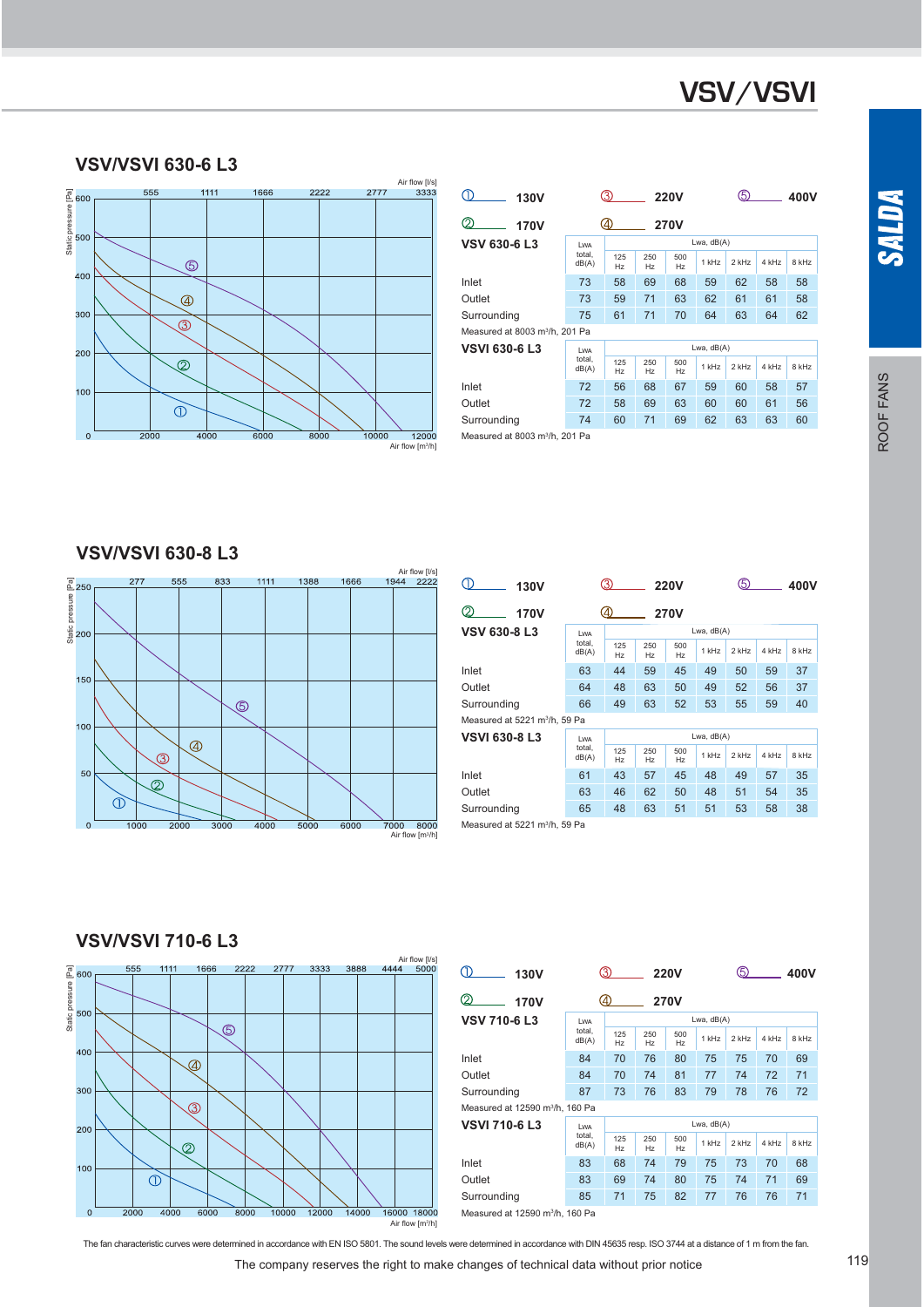#### **VSV/VSVI 710-8 L3**



| 130V                                       |                        | 3)               |            | <b>220V</b> |         | 5       |       | 400V  |  |  |  |  |
|--------------------------------------------|------------------------|------------------|------------|-------------|---------|---------|-------|-------|--|--|--|--|
| $\mathcal{D}$<br>170V                      |                        | 4<br><b>270V</b> |            |             |         |         |       |       |  |  |  |  |
| <b>VSV 710-8 L3</b>                        | LWA<br>total.<br>dB(A) |                  | Lwa, dB(A) |             |         |         |       |       |  |  |  |  |
|                                            |                        | 125<br>Hz        | 250<br>Hz  | 500<br>Hz   | 1 kHz   | 2 kHz   | 4 kHz | 8 kHz |  |  |  |  |
| Inlet                                      | 75                     | 59               | 73         | 62          | 67      | 60      | 62    | 62    |  |  |  |  |
| Outlet                                     | 75                     | 60               | 73         | 65          | 67      | 62      | 63    | 59    |  |  |  |  |
| Surrounding                                | 78                     | 63               | 76         | 67          | 69      | 66      | 64    | 63    |  |  |  |  |
| Measured at 8948 m <sup>3</sup> /h, 100 Pa |                        |                  |            |             |         |         |       |       |  |  |  |  |
| <b>VSVI 710-8 L3</b>                       | LWA                    | Lwa, $dB(A)$     |            |             |         |         |       |       |  |  |  |  |
|                                            | total.<br>dB(A)        | 125<br>Hz        | 250<br>Hz  | 500<br>Hz   | $1$ kHz | $2$ kHz | 4 kHz | 8 kHz |  |  |  |  |
| Inlet                                      | 75                     | 58               | 73         | 61          | 65      | 60      | 61    | 60    |  |  |  |  |
| Outlet                                     | 74                     | 59               | 71         | 65          | 66      | 61      | 61    | 57    |  |  |  |  |
| Surrounding                                | 77                     | 61               | 75         | 66          | 69      | 64      | 64    | 62    |  |  |  |  |
| Measured at 8948 m <sup>3</sup> /h, 100 Pa |                        |                  |            |             |         |         |       |       |  |  |  |  |

 **630-4 L3 630-6 L3 630-8 L3 710-6 L3 710-8 L3** Voltage/Frequency 1988 [V/Hz] 400/50 400/50 400/50 400/50 400/50 400/50 400/50 Power consumption  $x = \begin{cases} kW & 4,137 & 1,240 \\ 4 & 7,18 & 2,73 \end{cases}$  0,393 2,00 0,99<br>Current 5 2,73 0,9 3,9 1,93 Current [A] 7,18 2,73 0,9 3,9 1,93 Speed [min-1] 1360 880 520 890 650 Max. airflow  $[m^3/h]$ <br>Min /Max. air temperature  $[°C]$ /h] 15900 10890 6750 15300 11215 Min./Max. air temperature 
<sup>[°C]</sup> -25/50 -25/60 -25/60 -25/40 -25/40<br>
Weight 
Weight
 109/123.5 101/117.5 156/207 147.5/198.5 Weight [kg] 124/140 109/123,5 101/117,5 156/207 147,5/198,5 Wiring diagram 
No. 2 No. 2 No. 2 No. 2 No. 2 No. 2 No. 2 No. 2 No. 2 No. 2 No. 2 No. 2 No. 2 No. 2 No. 2 No. 2 **Protection class:** terminal box IP-54 IP-54 IP-54 IP-54 IP-54 Comply with ERP 2013 + - - - -

The fan characteristic curves were determined in accordance with EN ISO 5801. The sound levels were determined in accordance with DIN 45635 resp. ISO 3744 at a distance of 1 m from the fan.